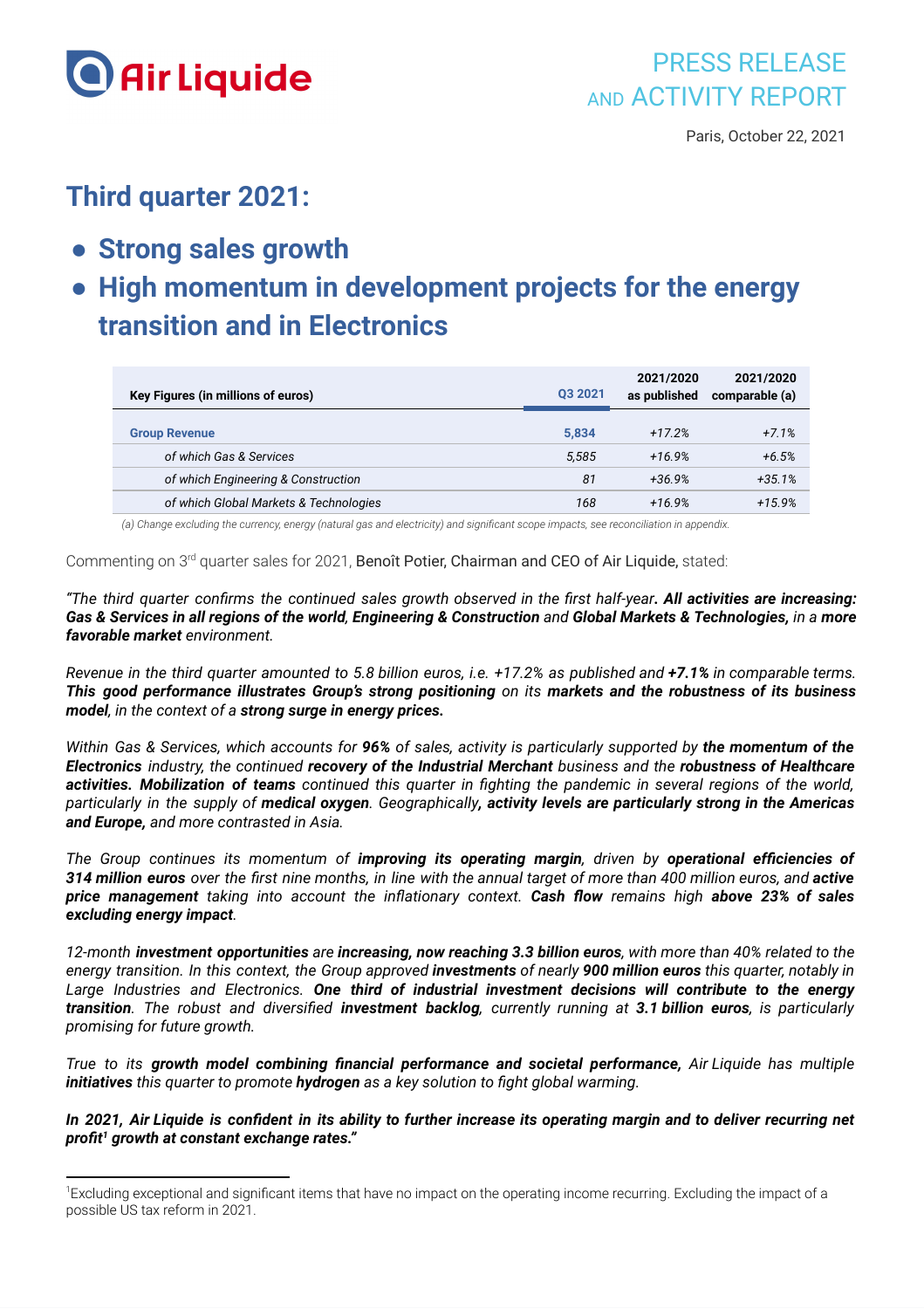## **Highlights of the 3 rd quarter 2021**

#### ■ **Hydrogen and the energy transition**:

- Many partnerships to develop hydrogen and decarbonize industry:
	- Launch of **the world's largest clean hydrogen infrastructure fund** on October 1 with **TotalEnergies, VINCI** and several international companies.
	- Memorandum of Understanding with **Borealis, Esso S.A.F., TotalEnergies and Yara International ASA** to develop **an infrastructure for CO<sup>2</sup> capture and storage** that will contribute to the decarbonization of the Normandy industrial basin.
	- Cooperation project with **TotalEnergies** to **decarbonize hydrogen production** on the TotalEnergies platform in Normandy**.**
	- **○** Partnership with **Airbus and VINCI Airports** to develop **the use of hydrogen** and accelerate **decarbonization in the aviation sector.**
	- **○** Construction project in **Germany** of an **industrial-size renewable hydrogen production unit** that will be **linked to the existing local Air Liquide pipeline** infrastructure**.**
	- **○** Project to invest in a large-scale **hydrogen and carbon monoxide** production unit that includes **CO<sup>2</sup> recycling**.
- Signing of **a long-term renewable electricity purchase** contract in Belgium to reduce the carbon footprint of our production plants.
- Increased support to the **Energy Observer**, becoming a **main partner** for four years, of this laboratory vessel that demonstrates the key role of hydrogen in the energy transition.
- Equipment and services provided to the **world's largest hydrogen station** in Beijing, China.
- **Long-term contract** with **Shagang in China** for the construction and operation of a low-carbon air separation unit.

#### ■ **Healthcare**:

● **Continued mobilization of teams** in the fight against the pandemic, worldwide.

■ **Corporate**:

● Successful launch of a long-term **bond issue** for a total of **500 million euros**.

Group revenue for the 3<sup>rd</sup> quarter of 2021 totaled 5,834 million euros. The momentum in the first half-year continued  $t$ his quarter, with sales up +7.1% on a comparable basis with the 3<sup>rd</sup> quarter of 2020 and about +6% compared to the 3<sup>rd</sup> quarter of 2019<sup>2</sup>. Consolidated sales of Engineering & Construction grew +35.1% relative to lower activity level due to the pandemic-induced slowdown in 2020. **Global Markets & Technologies** continued double-digit growth: sales increased +15.9% in the 3<sup>rd</sup> quarter, buoyed by the strength of the biogas market and equipment sales for hydrogen mobility. The impact of energy this quarter was particularly strong at +8.9%, on top of positive currency (+0.5%) and significant scope (+0.7%) impacts. All in all, the Group reported a **very robust +17.2% growth in as published revenue**.

3 rd quarter 2021 revenue for **Gas & Services** rose by **+6.5%** to **5,585 million euros**, confirming the upward trend recorded in the first half-year, despite a less favorable basis of comparison. **As published revenue** for Gas & Services was up +16.9% in the 3<sup>rd</sup> quarter, benefiting from a strong energy effect (+9.3%) and positive currency (+0.4%) and significant scope (+0.7%) impacts.

- Gas & Services revenue in the **Americas** totaled **2,144 million euros** in the 3 rd quarter, an increase of +**8.2%**. Large Industries sales rose +7.4% driven by high demand and the ramp-up of new units. The Industrial Merchant business continued to recover, with a +7.5% increase in revenue. Electronics sales gained +6.6% in a thriving market. Lastly, Healthcare grew +14.5% and remains heavily involved in the fight against Covid-19.
- In the 3 rd quarter, revenue in **Europe** rose by **+5.8%** to **2,038 million euros**. Large Industries sales (+7.6%) expanded on strong demand in the Steel and Chemicals sectors and on increasing volumes in Refining. Up +7.2%, the Industrial Merchant business pursued its pick-up in sales across all markets and countries.

<sup>&</sup>lt;sup>2</sup>See remark in the text box page 4.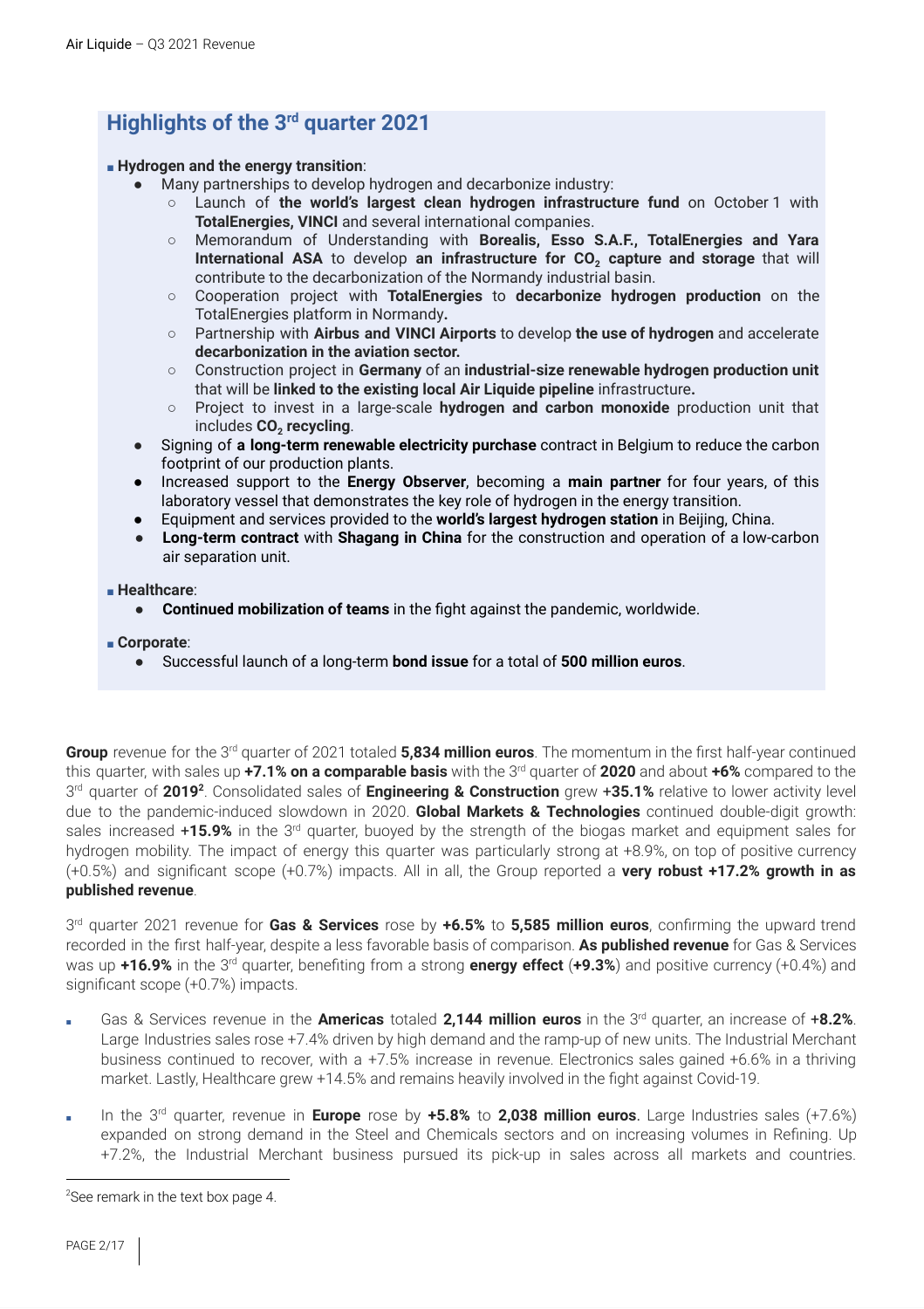Healthcare revenue increased +2.6%, despite exceptional high sales of ventilators in the 3<sup>rd</sup> quarter of 2020 to meet pandemic needs. It benefited from sustained sales of medical oxygen to hospitals and strong demand in Home Healthcare.

- **Revenue in Asia-Pacific** rose +4.1% in the 3<sup>rd</sup> quarter to 1,197 million euros. Large Industries revenue declined (-5.5%) due to the impact of China's Dual Energy Control and customer maintenance turnarounds. The upward trend in the Industrial Merchant business continued with a +8.3% increase in sales, fueled by strong activity in China and the recovery in the rest of Asia. Electronics sales were up +10.8% in a very dynamic market with double-digit growth in sales of Carrier gases and high revenue generated by Equipment & Installations.
- Revenue in the **Middle-East and Africa** rose **+10.4%** to **206 million euros** in the 3 rd quarter. The sales of hydrogen in Saudi Arabia continued to recover, driven by the customer demand in the Yanbu basin. The surge in air gas volumes was very substantial as the 16 Sasol air separation units made their first contribution (an acquisition finalized in June). These sales were recognized as part of the significant scope effect, hence excluded from the comparable growth. In the Industrial Merchant business, sales continued to rise and are above the levels of the 3<sup>rd</sup> quarter of 2019. The Healthcare business stayed very buoyant supplying very large volumes of medical oxygen in pandemic-hit countries.

**Large Industries** sales rose +**3.4%**, despite the measures imposed in China to limit energy consumption at some customer plants. The **Industrial Merchant** business recovered further, with sales increasing **+7.5%** as gas sales were above 2019 levels and pricing impact accelerated significantly. **Healthcare** also recorded a strong performance: sales rose by +**6.2%**, despite a very high basis of comparison in 2020. **Electronics** posted strong sales growth of **+10.4%** in a very dynamic market.

Consolidated revenue from **Engineering & Construction** gained **+35.1%** to **81 million euros** in the 3 rd quarter.

**Global Markets & Technologies** posted a **+15.9%** increase in sales to **168 million euros** in the 3 rd quarter. Biogas retained strong momentum with new units ramping up and significant price impacts related to energy price increase. Revenue also includes hydrogen refueling station sales for mobility in Asia.

**Efficiencies** amounted to **314 million euros** over the first nine months of the year, a slight increase of **+0.9%** compared with 2020, in line with the annual objective fixed at more than 400 million euros.

**Cash flow from operating activities before changes in net working capital** amounted to **3,701 million euros** at the end of september 2021, an increase of +1.4% and of **+4.6% excluding currency impact**. This corresponds to a high level of 22.2% of sales and of **23.4% excluding energy impact**. When including changes in working capital, the **net cash flows from operating activities** increased by +5.1% and **+7.9% excluding currency impact**.

**Industrial investment decisions** reached **866 million euros** in the 3 rd quarter, totaling more than **2.2 billion euros** since the beginning of the year. Development momentum remained strong within **Large Industries**, particularly with the project to invest in a large-scale hydrogen and carbon monoxide production unit with integrated CO<sub>2</sub> recycling. Momentum was also strong for investment decisions within the **Electronics** business with Carrier gases contracts signed in the United States and in China.

The 12-month portfolio of **investment opportunities** increased by more than 200 million euros to reach the very high total of 3.3 **billion euros** during the 3<sup>rd</sup> quarter.

The **additional contribution to revenue** of unit start-ups and ramp-ups remained high at **100 million euros** during the 3<sup>rd</sup> quarter of 2021, including the acquisition of 16 air separation units from Sasol in South Africa. Thus, at the end of September, this figure amounted to 230 million euros, in line with the **estimated contribution of 320 million euros for 2021**.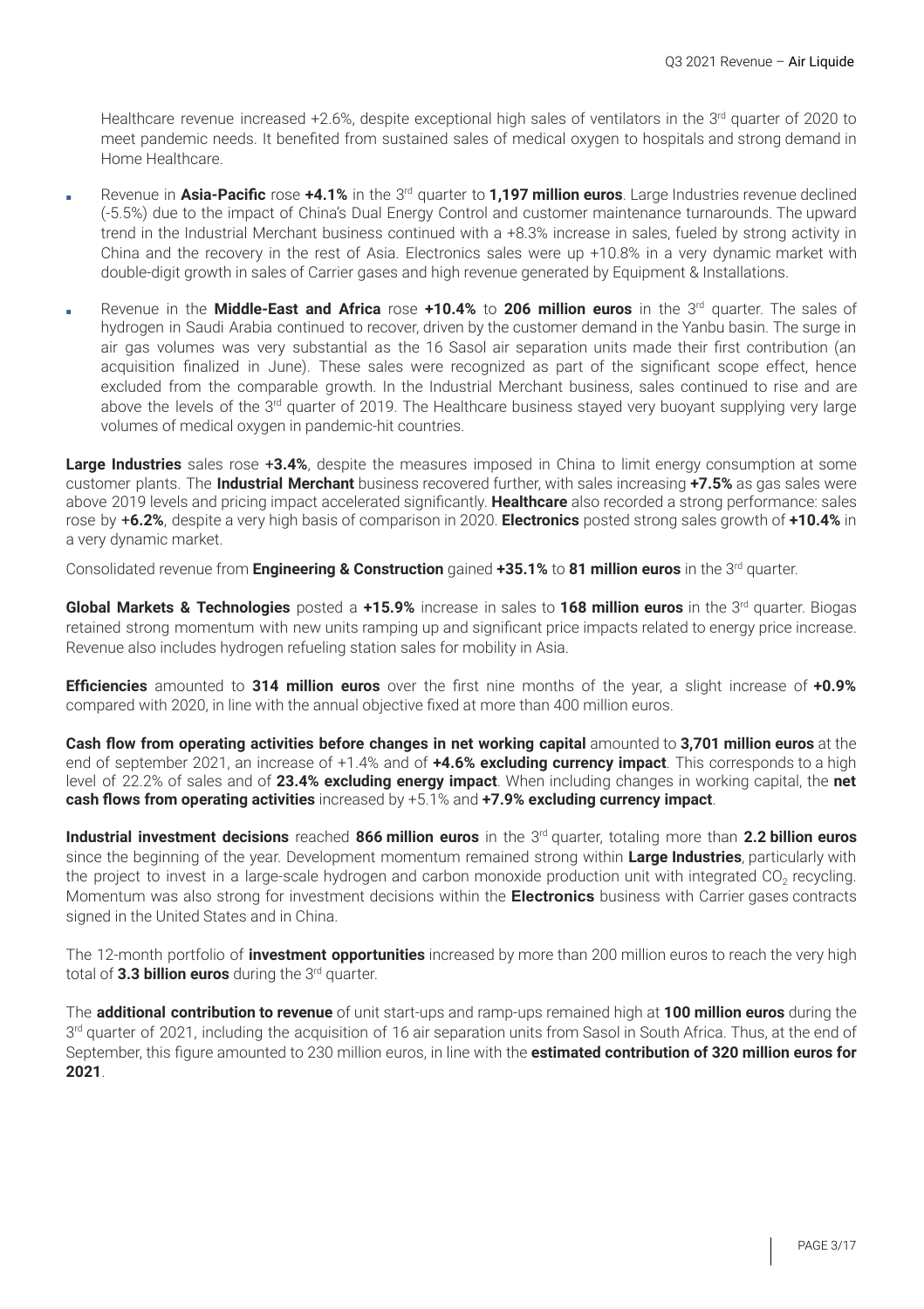# **Analysis of 3 rd quarter 2021 revenue**

Unless otherwise stated, all variations in revenue outlined below are on a **comparable basis**, excluding currency, energy (natural gas and electricity) and significant scope impacts.

Due to the exceptional impact of the pandemic in the 3<sup>rd</sup> quarter of 2020, a comparison with 2019 3<sup>rd</sup> quarter sales has been introduced for context in reviewing 3<sup>rd</sup> quarter 2021 performance. **The comparisons between 2021 and 2019 are calculated by adding 2020 and 2021 comparable effects**. They are given as a reference point and do not constitute an alternative performance measure. The comparable growths mentioned below are calculated compared to the same period of 2020 except when 2019 is mentioned.

## **REVENUE**

| Revenue<br>(in millions of euros)        | 03 20 20 | 03 2021 | 2021/2020<br>published<br>change | 2021/2020<br>comparable<br>change |
|------------------------------------------|----------|---------|----------------------------------|-----------------------------------|
| Gas & Services                           | 4,777    | 5.585   | $+16.9%$                         | $+6.5%$                           |
| Engineering & Construction               | 60       | 81      | $+36.9%$                         | $+35.1%$                          |
| <b>Global Markets &amp; Technologies</b> | 143      | 168     | $+16.9%$                         | $+15.9%$                          |
| <b>TOTAL REVENUE</b>                     | 4,980    | 5,834   | $+17.2%$                         | $+7.1%$                           |

| <b>Revenue by Quarter</b><br>(in millions of euros) | 01 2021 | 02 2021  | 03 20 21 |
|-----------------------------------------------------|---------|----------|----------|
| Gas & Services                                      | 5,103   | 5.247    | 5,585    |
| <b>Engineering &amp; Construction</b>               | 76      | 93       | 81       |
| Global Markets & Technologies                       | 155     | 172      | 168      |
| <b>TOTAL REVENUE</b>                                | 5,334   | 5,512    | 5,834    |
| 2021/2020 Group published change                    | $-0.7%$ | $+12.4%$ | $+17.2%$ |
| 2021/2020 Group comparable change                   | $+3.8%$ | $+15.2%$ | $+7.1%$  |
| 2021/2020 Gas & Services comparable change          | $+2.8%$ | $+13.7%$ | $+6.5%$  |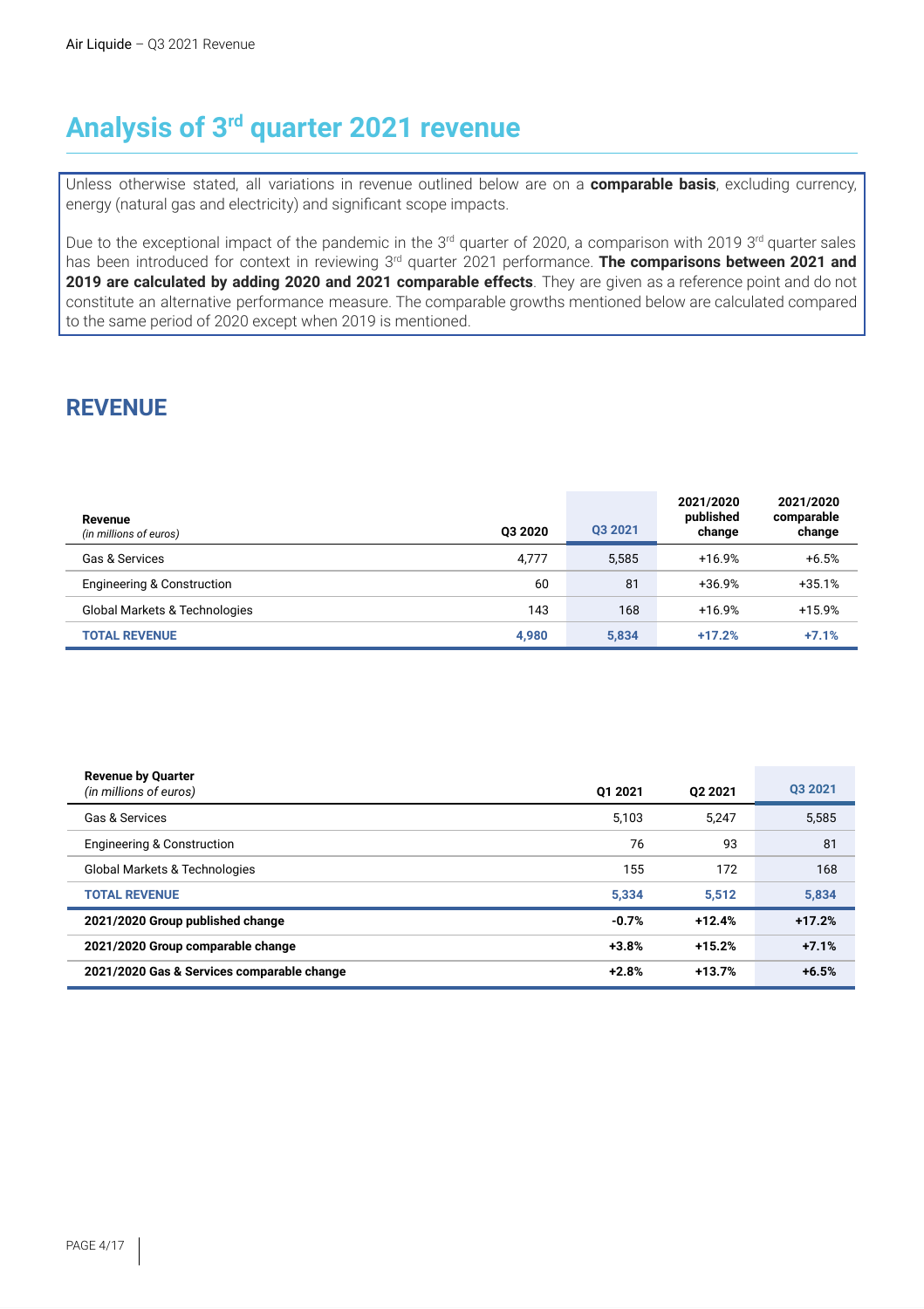### **Group**

Group revenue for the 3<sup>rd</sup> quarter of 2021 totaled 5,834 million euros. The momentum in the first half-year continued  $t$ his quarter, with sales up +7.1% on a comparable basis with the 3<sup>rd</sup> quarter of 2020 and about +6% compared to the 3 rd quarter of **2019**. Consolidated sales of **Engineering & Construction** grew +**35.1%** relative to lower activity level due to the pandemic-induced slowdown in 2020. **Global Markets & Technologies** continued double-digit growth: sales increased +15.9% in the 3<sup>rd</sup> quarter, buoyed by the strength of the biogas market and equipment sales for hydrogen mobility. The impact of energy this quarter was particularly strong at +8.9%, on top of positive currency (+0.5%) and significant scope (+0.7%) impacts. All in all, the Group reported a **very robust +17.2% growth in as published revenue**.

### **Gas & Services**

3 rd quarter 2021 revenue for **Gas & Services** rose by **+6.5%** to **5,585 million euros**, confirming the upward trend recorded in the first half-year, despite a less favorable basis of comparison. **Large Industries** sales rose +**3.4%**, despite the measures imposed in China to limit energy consumption at some customer plants. The **Industrial Merchant** business recovered further, with sales increasing **+7.5%** as gas sales were above 2019 levels and pricing impact accelerated significantly. **Healthcare** also recorded a strong performance: sales rose by +**6.2%**, despite a very high basis of comparison in 2020. **Electronics** posted strong sales growth of **+10.4%** in a very dynamic market. **As published revenue** for Gas & Services was up +16.9% in the 3<sup>rd</sup> quarter, benefiting from a strong energy effect (**+9.3%**) and positive currency (+0.4%) and significant scope (+0.7%) impacts.

| Revenue by geography and business line<br>(in millions of euros) | 03 20 20 | Q3 2021 | 2021/2020<br>published<br>change | 2021/2020<br>comparable<br>change |
|------------------------------------------------------------------|----------|---------|----------------------------------|-----------------------------------|
| Americas                                                         | 1,916    | 2,144   | $+11.9%$                         | $+8.2%$                           |
| Europe                                                           | 1,615    | 2,038   | $+26.2%$                         | $+5.8%$                           |
| Asia-Pacific                                                     | 1,101    | 1,197   | $+8.7%$                          | $+4.1%$                           |
| Middle East & Africa                                             | 145      | 206     | $+42.2%$                         | $+10.4%$                          |
| <b>GAS &amp; SERVICES REVENUE</b>                                | 4,777    | 5,585   | $+16.9%$                         | $+6.5%$                           |
| Large Industries                                                 | 1,212    | 1,743   | +43.9%                           | $+3.4%$                           |
| <b>Industrial Merchant</b>                                       | 2,217    | 2,384   | $+7.5%$                          | $+7.5%$                           |
| Healthcare                                                       | 866      | 921     | $+6.3%$                          | $+6.2%$                           |
| Electronics                                                      | 482      | 537     | $+11.5%$                         | $+10.4%$                          |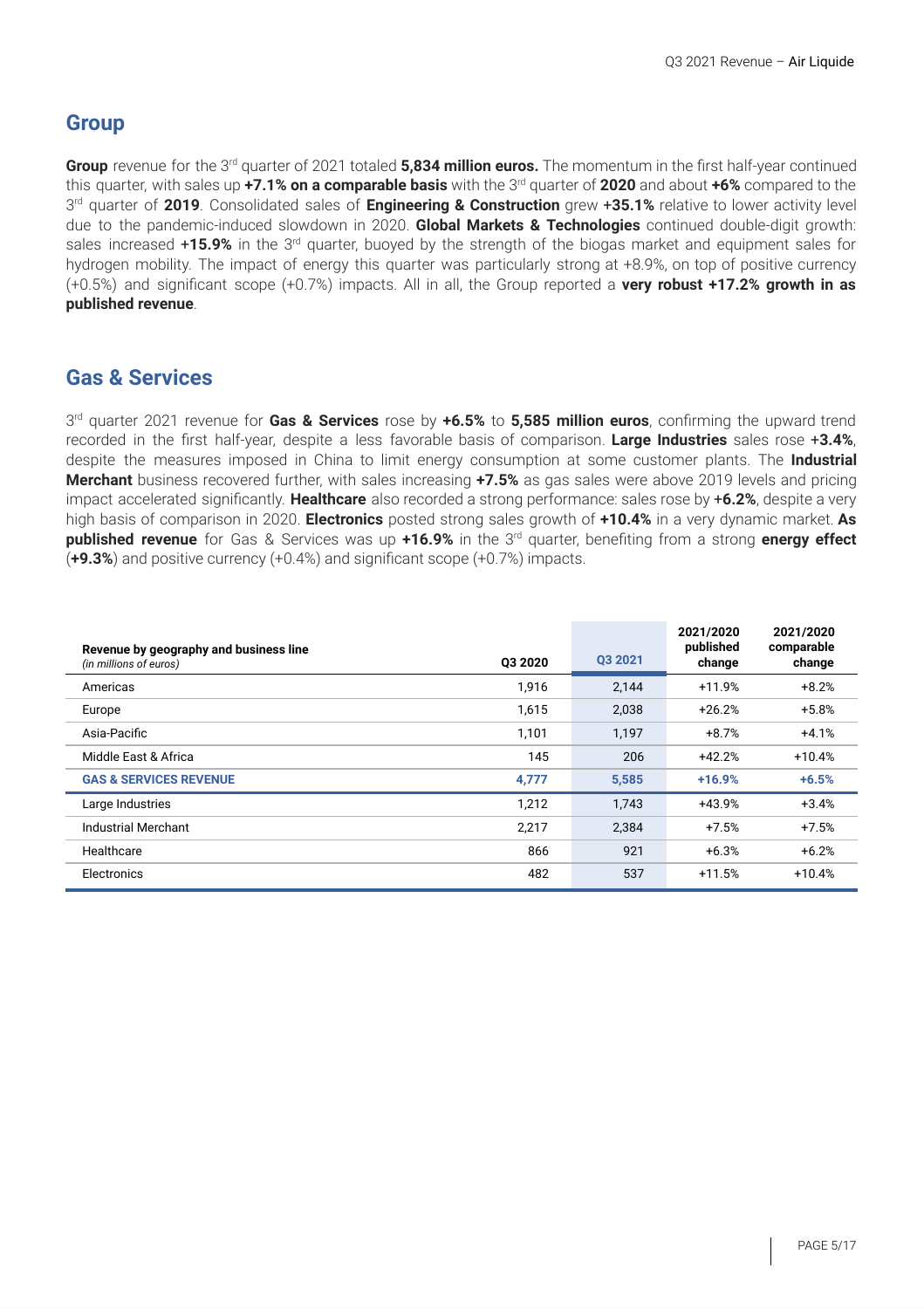#### **Americas**

Gas & Services revenue in the Americas totaled 2,144 million euros in the 3<sup>rd</sup> quarter, an increase of +8.2%. Large Industries sales rose +7.4% driven by high demand and the ramp-up of new units. The Industrial Merchant business continued to recover, with a +7.5% increase in revenue. Electronics sales gained +6.6% in a thriving market. Lastly, Healthcare grew +14.5% and remains heavily involved in the fight against Covid-19.

- **Revenue for Large Industries** rose +7.4% during the 3rd quarter on strong demand in the Steel, Chemicals and Refining markets, as well as the contribution of start-ups and ramp-ups in the United States, Canada and Latin America. Hurricane Ida had only a limited impact.
- The **Industrial Merchant** business continued to recover. Sales grew +7.5% in the 3<sup>rd</sup> quarter. In the United States, gas sales were solid, even with supply chain pressures, since it was critically important to supply hospitals with oxygen in those states affected by the pandemic. Sales of Hardgoods increased, but remained under their level in the 3<sup>rd</sup> quarter 2019. Sales were up in practically all end markets, but the non-residential Construction market in



#### **Americas Gas & Services Q3 2021 Revenue**

the United States remained low. Price effects increased markedly on a sequential basis, from +3.2% in the 2<sup>nd</sup> quarter to **+5.0%** in the 3<sup>rd</sup> quarter.

- **Healthcare** revenue rose +14.5% in the 3<sup>rd</sup> quarter on a combination of fast-growing sales of medical oxygen to cope with Covid-19 needs and the gradual pick-up in the Home Healthcare and the hospital business. In the United States, medical oxygen volumes were high, especially in the states hardest hit by the pandemic this quarter, and business was also strong in proximity care. Sales increased sharply in Latin America, in both Hospital care and Home Healthcare, notably oxygen therapy in Brazil and Argentina, and for the treatment of sleep apnea in Brazil.
- **Electronics** sales rose +6.6%, fueled by a steep increase in Carrier gases volumes benefiting from a new unit ramp-up. Equipment and Installation sales were lower than the high level recorded in the 3<sup>rd</sup> quarter of 2020.

#### **Europe**

In the 3<sup>rd</sup> quarter, revenue in Europe rose by +5.8% to 2,038 million euros. Large Industries sales (+7.6%) expanded on strong demand in the Steel and Chemicals sectors and on increasing volumes in Refining. Up +7.2%, the Industrial Merchant business pursued its pick-up in sales across all markets and countries. Healthcare revenue increased +2.6%, despite exceptional high sales of ventilators in the 3<sup>rd</sup> quarter of 2020 to meet pandemic needs. It benefited from sustained sales of medical oxygen to hospitals and strong demand in Home Healthcare.

- **Large Industries** sales rose +7.6% benefiting from strong demand in the Steel and Chemicals industries. Hydrogen volumes for Refining were up as activity increased and the new unit in Kazakhstan ramped up. A start-up of a new unit in Russia also boosted air gases.
- **Industrial Merchant** revenue rose +**7.2%**, lifted by a dynamic recovery in activity. Sales of liquid gases enjoyed strong growth in all countries, especially in Italy, Germany and Iberian Peninsula. Cylinder gas sales, which had proved more resilient to the pandemic, were also up in all countries. The recovery was even more pronounced in Eastern Europe, particularly in Poland, Russia and Turkey, with liquid gas sales growing more than +25% (excluding the divestiture of activities in Greece). All major markets are trending upward, primarily Metal Fabrication, Materials and Energy. Pricing impact improved steadily sequentially and stood at +2.2% in the 3<sup>rd</sup> quarter.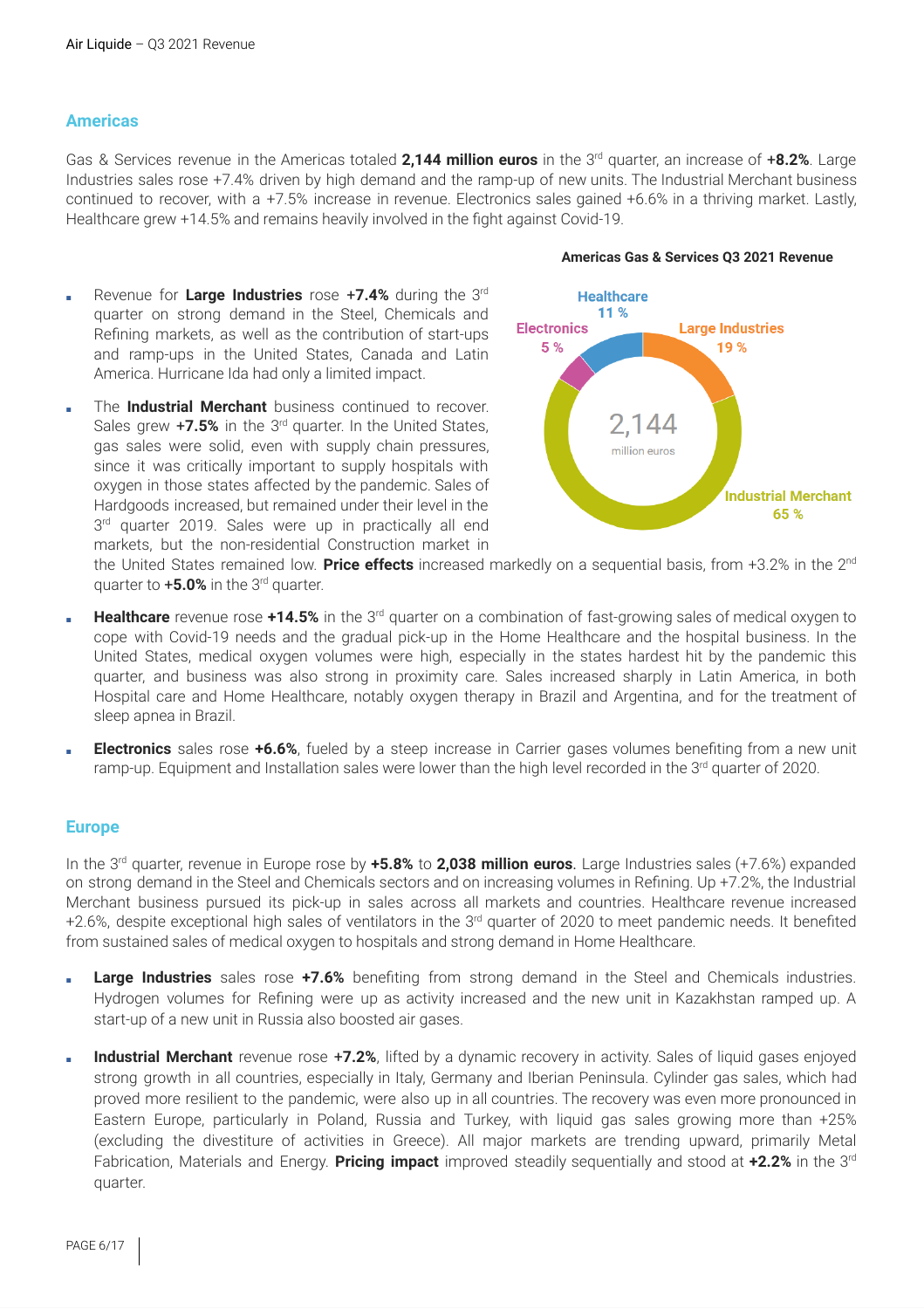#### **Europe Gas & Services Q3 2021 Revenue**

**Healthcare** posted sales growth of +2.6% on a very high basis of comparison in the 3<sup>rd</sup> quarter of 2020 (which included exceptional ventilator sales related to the pandemic). Growth in sales of medical oxygen was sustained throughout the region especially in Russia, which was hit hard by the Covid-19 and where 4 additional air separation units were certified for the supply of medical oxygen to hospitals. Activity remained robust in the Home Healthcare business, notably for the treatment of diabetes. Sales of Specialty Ingredients were particularly buoyant in the 3<sup>rd</sup> quarter, especially for the cosmetic and vaccine adjuvant markets.



## **Europe**

- Air Liquide has signed a **long-term Power Purchase Agreement (PPA)** with TotalEnergies, for a total capacity of **15 megawatts of offshore wind** electricity in **Belgium**. Following PPA agreements in the United States, Spain, and the Netherlands, this PPA signed by the Group in Belgium illustrates Air Liquide's commitment to **lead the way in the energy transition** and to lower its carbon footprint, in line with its Sustainability Objectives.
- Air Liquide is planning to build a **renewable hydrogen production plant by electrolysis** in Oberhausen, **Germany**. With a total capacity to reach **30 megawatts** (MW), a first phase of the project is expected to be operational by **early 2023**. What is unique about this project is that the electrolyzer will be **integrated into the existing local pipeline infrastructure of Air Liquide** to supply key industries and mobility with renewable hydrogen in one of the most industrialized regions of Germany. To accelerate the implementation of this project, **public funding has been granted** by the German Federal Ministry of Economic Affairs and Energy. This worldscale electrolyzer will be the first to be **built in the framework of the partnership between Air Liquide and Siemens Energy**.
- Air Liquide and TotalEnergies have joined forces to **decarbonize hydrogen production** at TotalEnergies' platform in **Normandy**. The project\* first stage is to acquire TotalEnergies' existing hydrogen production plant and connect it to Air Liquide's pipeline system. The next stage will see Air Liquide invest in a new  $CO<sub>2</sub>$ capture unit at the production plant purchased from TotalEnergie. The Group has also announced an investment in an electrolyzer in the basin. This spending is part of the plan to **develop the world's first low-carbon hydrogen pipeline network**, which will provide the industrial infrastructure for the development of hydrogen mobility. An agreement was also signed with other industries operating in the basin to **develop a carbon capture and storage solution (CCS)**.

\*This project is subject to the legal requirement to inform and consult with the employee representative bodies at TotalEnergies-Plateforme Normandie, and to *approval by the competent authorities.*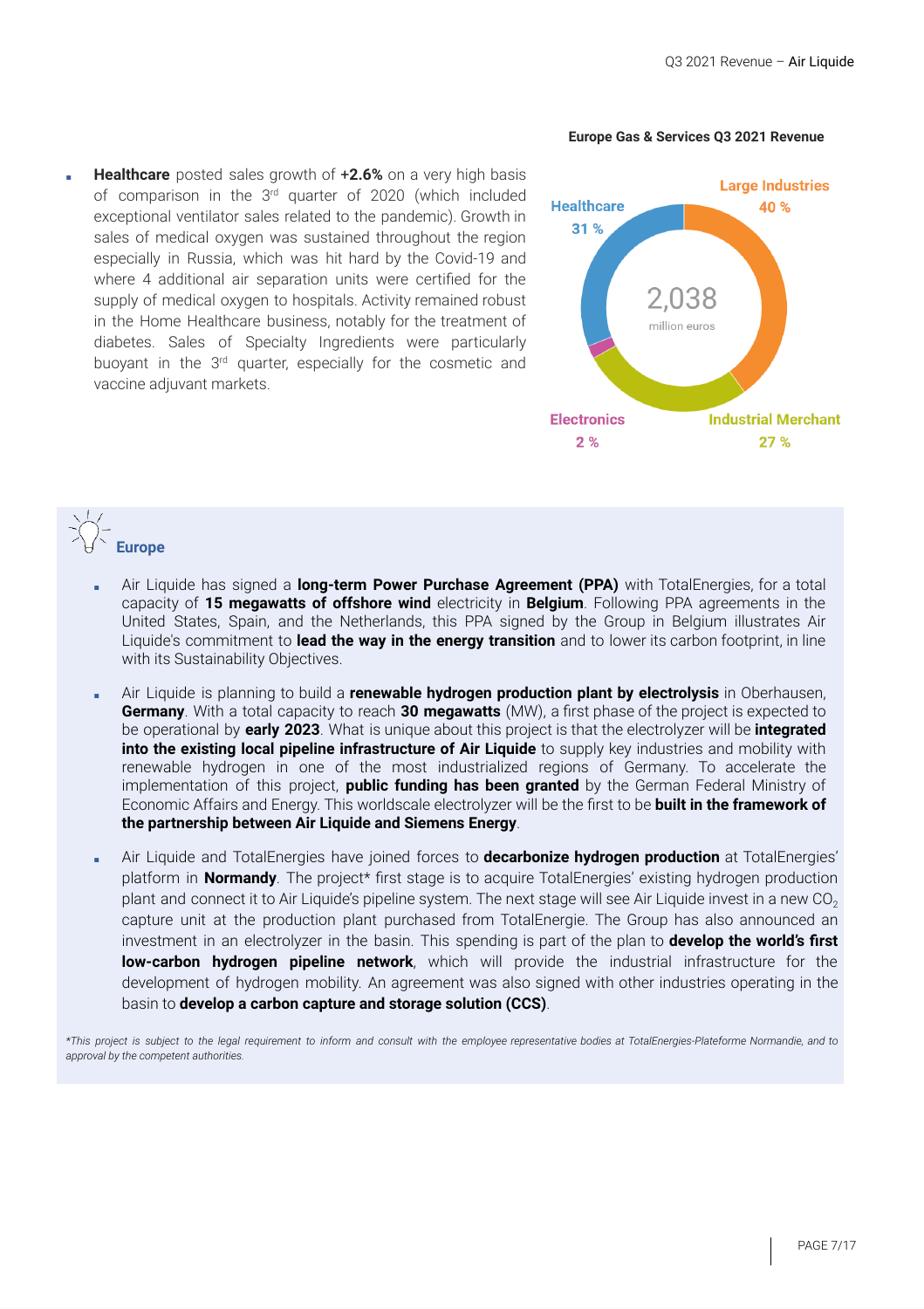#### **Asia-Pacific**

Revenue in Asia-Pacific rose +4.1% in the 3<sup>rd</sup> quarter to 1,197 **million euros**. Large Industries revenue declined (-5.5%) due to the impact of China's Dual Energy Control and customer maintenance turnarounds. The upward trend in the Industrial Merchant business continued with a +8.3% increase in sales, fueled by strong activity in China and the recovery in the rest of Asia. Electronics sales were up +10.8% in a very dynamic market with double-digit growth in sales of Carrier gases and high revenue generated by Equipment & Installations.

#### **Asia-Pacific Gas & Services Q3 2021 Revenue**

- **Large Industries** sales fell -5.5% in the 3<sup>rd</sup> quarter, impacted by customer maintenance turnarounds in China and Singapore, and measures imposed in China to limit energy consumption. Indeed, 5 customers were forced to stop production, and 3 of these were back to full capacity by mid-October. The strong demand from Steel customers in Japan partially offset these impacts.
- **Industrial Merchant** sales grew +8.3% over the quarter, driven by strong activity in China and the recovery across the rest of Asia. In China, the sales increase was supported by small on-site gas production units and cylinder gas. In the rest of Asia, revenue was close to 2019 level. High-growth markets are mainly Metal Fabrication, Materials, Energy and Technology. Pricing impacts were +0.3% and +0.8% excluding the adverse effect of helium.



**Electronics** revenue increased +10.8%. Sales of Carrier gases benefited from a dynamic market, the ramp-up of existing units and start-up of two new plants in China and in Singapore. Equipment and Installation sales were very strong.



- South Korea is a global leader in developing a low-carbon hydrogen-based economy and clean transport. Based on demand from industry and its expertise across the entire hydrogen value chain, Air Liquide is **actively contributing to the rapid development of low-carbon hydrogen production in South Korea** by partnering with local industry and institutions.
	- o We recently signed an agreement with SK E&S, a global clean energy and solutions provider, to **supply the world's largest hydrogen liquefaction plant** with a capacity of **90 tons per day** of liquid hydrogen to serve the **mobility market**.
	- o Air Liquide and LOTTE Chemical have signed a Memorandum of Understanding (MoU) to **co-invest in new hydrogen refueling stations**.
	- o Air Liquide Korea is also helping to develop the hydrogen ecosystem through its participation in the **two Korean hydrogen mobility consortiums**, HyNet and KOHYGEN, dedicated respectively to the **deployment of hydrogen stations** for light commercial vehicles and HGVs. Air Liquide is the only industrial gas company participating in both consortiums.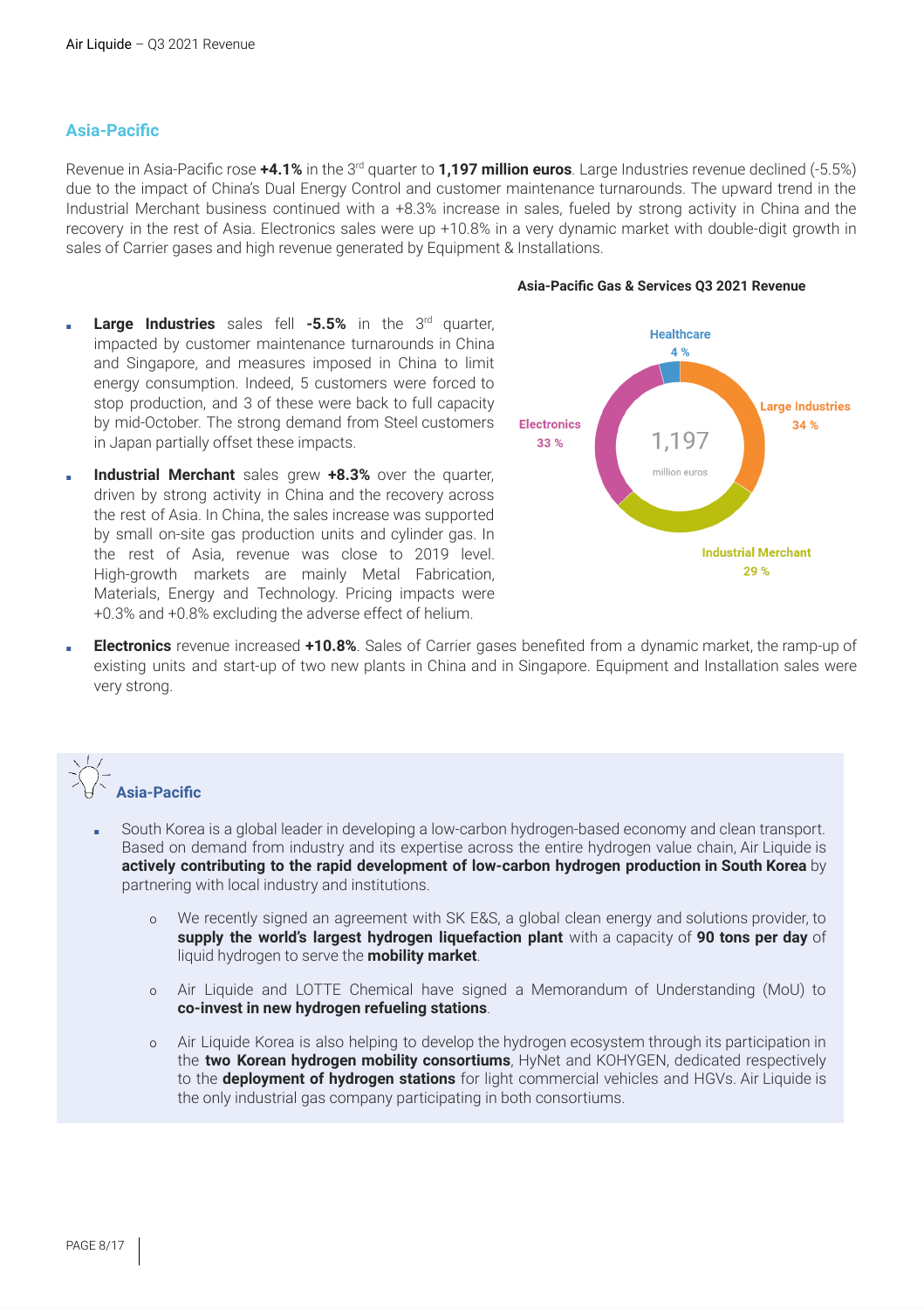#### **Middle East and Africa**

Revenue in the Middle-East and Africa rose **+10.4%** to **206 million euros** in the 3 rd quarter. The sales of hydrogen in Saudi Arabia continue to recover, driven by the customer demand in the Yanbu basin. The surge in air gas volumes was very substantial as the 16 Sasol air separation units made their first contribution (an acquisition finalized in June). These sales were recognized as part of the significant scope effect, hence excluded from the comparable growth. In the Industrial Merchant business, sales continued to rise and are above the levels of the 3<sup>rd</sup> quarter of 2019. The Healthcare business stayed very buoyant supplying very large volumes of medical oxygen in pandemic-hit countries.

#### **Engineering & Construction**

Consolidated revenue from Engineering & Construction gained **+35.1%** to **81 million euros** in the 3 rd quarter.

Order intake totaled **300 million euros** holding to the positive trend seen in the first half-year. The bulk of the projects are in Asia with several oxygen production plants, as well as Electronics or hydrogen production projects. Group orders accounted for about two-thirds of the total.

#### **Global Markets & Technologies**

Global Markets & Technologies posted a **+15.9%** increase in sales to **168 million euros** in the 3 rd quarter. Biogas retained strong momentum with new units ramping up and significant price impacts related to energy price increase. Revenue also includes hydrogen refueling station sales for mobility in Asia.

Order intake for Group projects and third-party customers totaled **185 million euros**, up +80% compared with 2020. These are mainly new Turbo-Brayton LNG reliquefaction projects and hydrogen refueling stations.

#### **Global Markets & Technologies**

- Airbus, Air Liquide and VINCI Airports are working together to **develop the use of hydrogen at airports** and build the European airport network to accommodate future hydrogen aircrafts. The airport of Lyon-Saint Exupéry (France) will host the first installations as early as **2023**. This partnership reflects the three groups' shared ambition to combine their respective expertise to **support the decarbonization of air travel**.
	- o From 2023: deployment of a gaseous hydrogen distribution station at Lyon-Saint Exupéry airport. This station will supply both land vehicles (runway buses, trucks, handling equipment, etc.) at the airport and those of its partners, but also trucks circulating in the vicinity
	- o Between 2023 and 2030: deployment of liquid hydrogen infrastructure that will allow hydrogen to be loaded into the tanks of future aircraft.
- Air Liquide and Faurecia announced the signature of a **joint development agreement** to **design and produce on-board liquid hydrogen storage systems** for the **automotive industry**. Through this technology partnership, the two companies will accelerate the deployment of zero-emission heavy-duty mobility. The partnership will leverage the companies' complementary competencies from their respective core businesses which will be fundamental to accelerate the technology's time-to-market.
	- o **Air Liquide** will bring its recognized expertise across the **entire liquid hydrogen value chain**, including extreme cryogenics, storage technologies, recharging interfaces and its infrastructure knowledge.
	- o **Faurecia** will bring its expertise in **architectures** and **systems integration**, its recognized competencies in testing and simulation, its know-how and its presence in the global automotive industry, as well as its privileged relationships with vehicles manufacturers.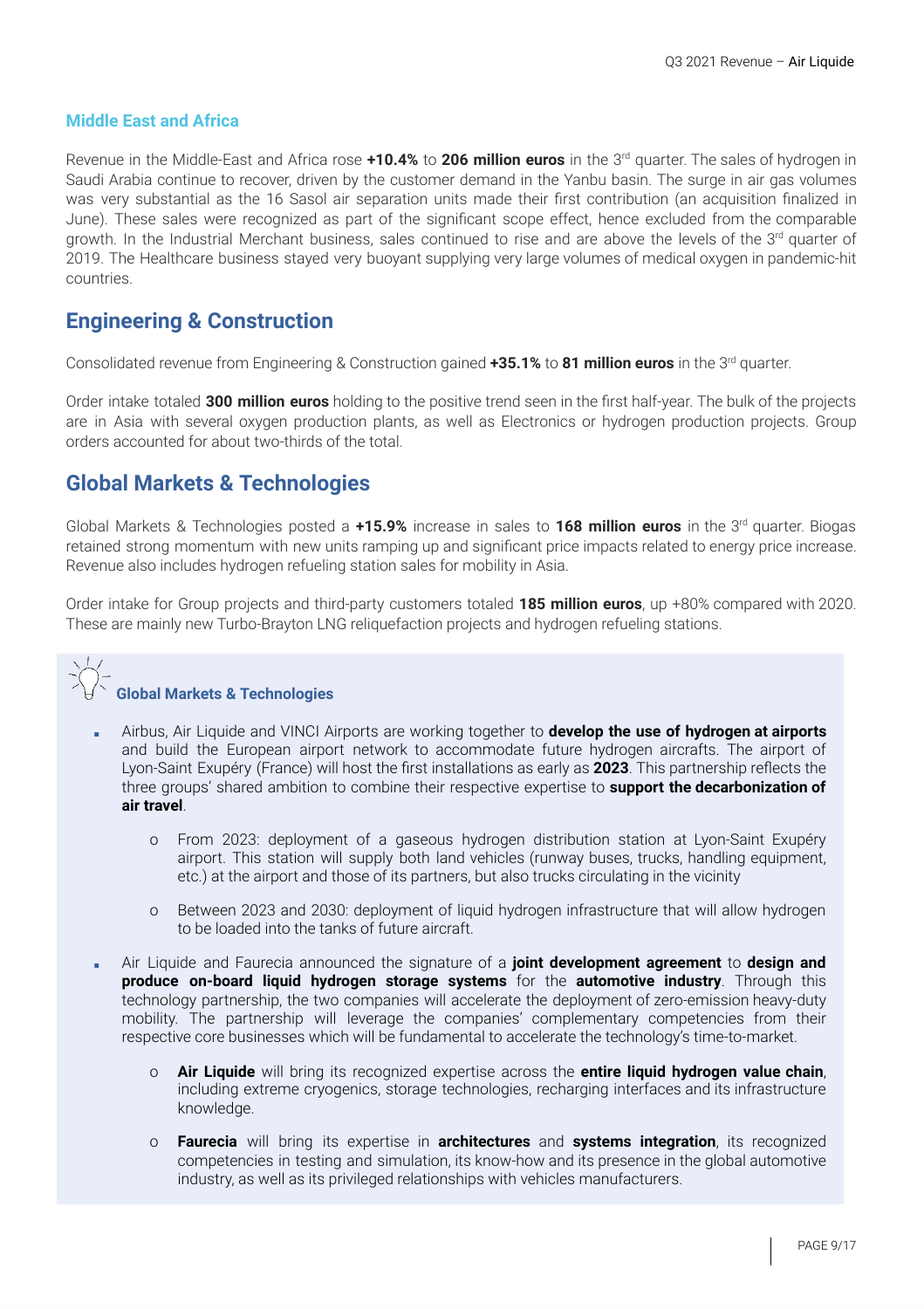# **INVESTMENT CYCLE**

### **INVESTMENT DECISIONS AND INVESTMENT BACKLOG**

**Industrial and financial investment decisions** reached the high level of 873 million euros in the 3<sup>rd</sup> quarter of 2021. They account for **2.8 billion euros** year to date including the acquisition of Sasol's 16 Air Separation Units in South Africa, compared to 2.1 billion at the end of September 2020.

**Industrial investment decisions** reached **866 million euros** in the 3 rd quarter, totaling more than **2.2 billion euros** since the beginning of the year. Development momentum remained strong within **Large Industries**, particularly with the project to invest in a large-scale hydrogen and carbon monoxide production unit with integrated CO<sub>2</sub> recycling. Momentum was also strong for investment decisions within the **Electronics** business with Carrier gases contracts signed in the United States and in China.

**Financial investment decisions** totaled **7 million euros** for the quarter, corresponding mainly to three small acquisitions in the Industrial Merchant business in China.

The **investment backlog** remained high at **3.1 billion euros**, evenly distributed across various business sectors and geographies. The Chemicals market represented around one third of the investment backlog, the Electronics market around one quarter, and the Steel market just over 15%. Investment backlog in the Oil & Gas market remained limited at 6% of the total. The **future contribution to annual revenue** after full ramp-up of the units is expected to be **1.1 billion euros**.



Air Liquide, TotalEnergies and VINCI, have combined forces with other large international companies to sponsor **the creation of the world's largest fund exclusively dedicated to clean hydrogen infrastructure solutions**. The first commitments have already reached 800 million euros, on a target of 1.5 billion. With the announced support of public policies and the use of debt financing, the fund should be able to **participate in the development of hydrogen projects for a total amount of around 15 billion euros**.

## **START-UPS**

In Large Industries, two large-scale air separation units were commissioned during the 3<sup>rd</sup> quarter of 2021 in Russia and the United States. Moreover, from the 3<sup>rd</sup> quarter, the **Electronics** business supplied all the Carrier gases to a customer site in China and to a Semiconductor megafab in Singapore.

The **additional contribution to revenue** of unit start-ups and ramp-ups remained high at **100 million euros** during the 3<sup>rd</sup> quarter of 2021, including the acquisition of 16 air separation units from Sasol in South Africa. Thus, at the end of September, this figure amounted to 230 million euros, in line with the **estimated contribution of 320 million euros for 2021**.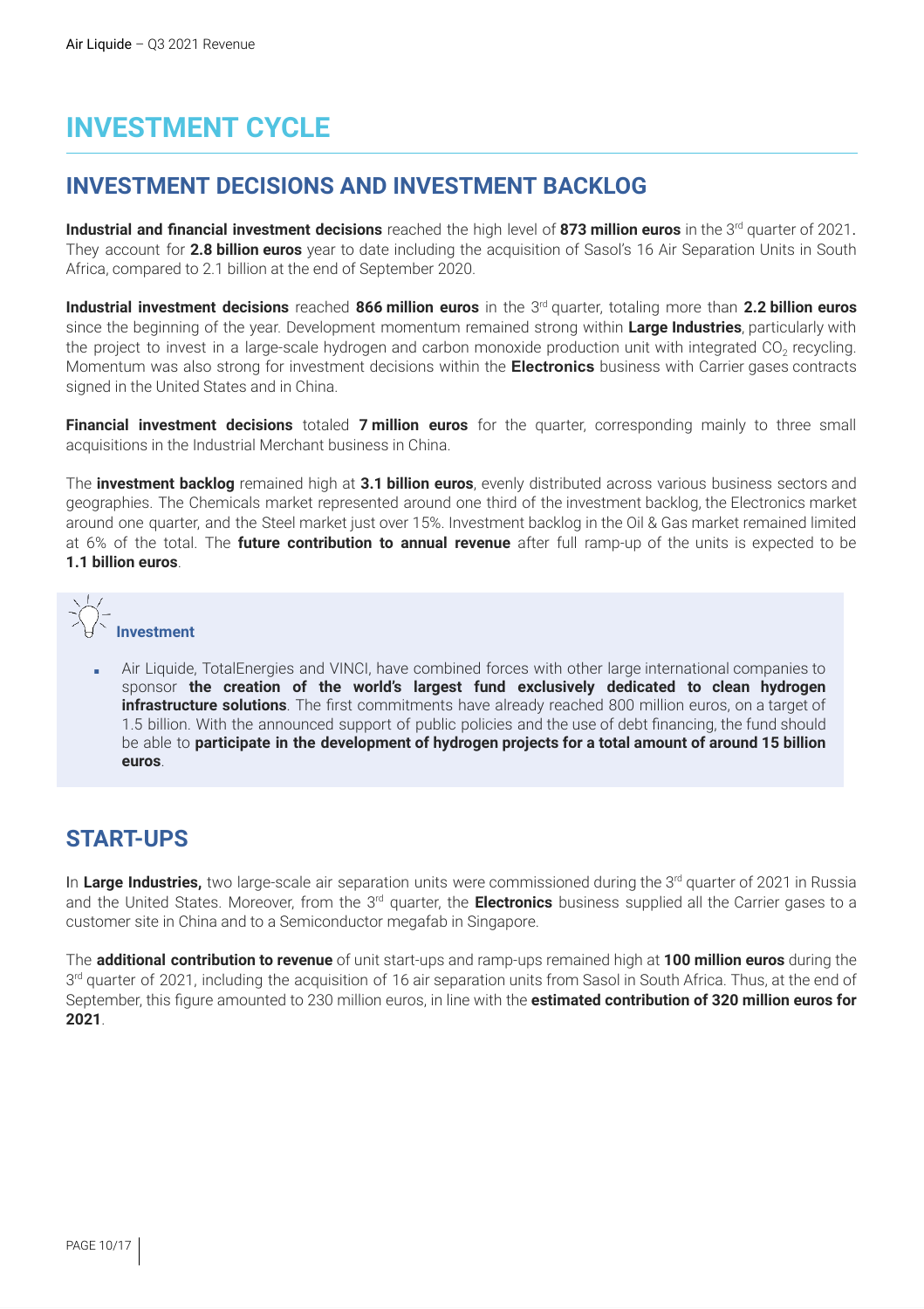## **INVESTMENT OPPORTUNITIES**

The 12-month portfolio of **investment opportunities** increased by more than 200 million euros to reach the very high total of 3.3 **billion euros** during the 3<sup>rd</sup> quarter.

**Energy transition** projects represented **42% of the portfolio of opportunities.** These notably included projects for hydrogen production by electrolysis, hydrogen liquefaction and carbon capture and storage ("CCS"). The share from the **Electronics** business also remained high.

**Europe** accounted for more than one third of opportunities, owing to the numerous projects linked to the **energy transition**, followed by **Asia** with opportunities in **Electronics**. Then came the **Americas**, which had opportunities in **Electronics** and **Large Industries,** followed by the **Middle-East & Africa**.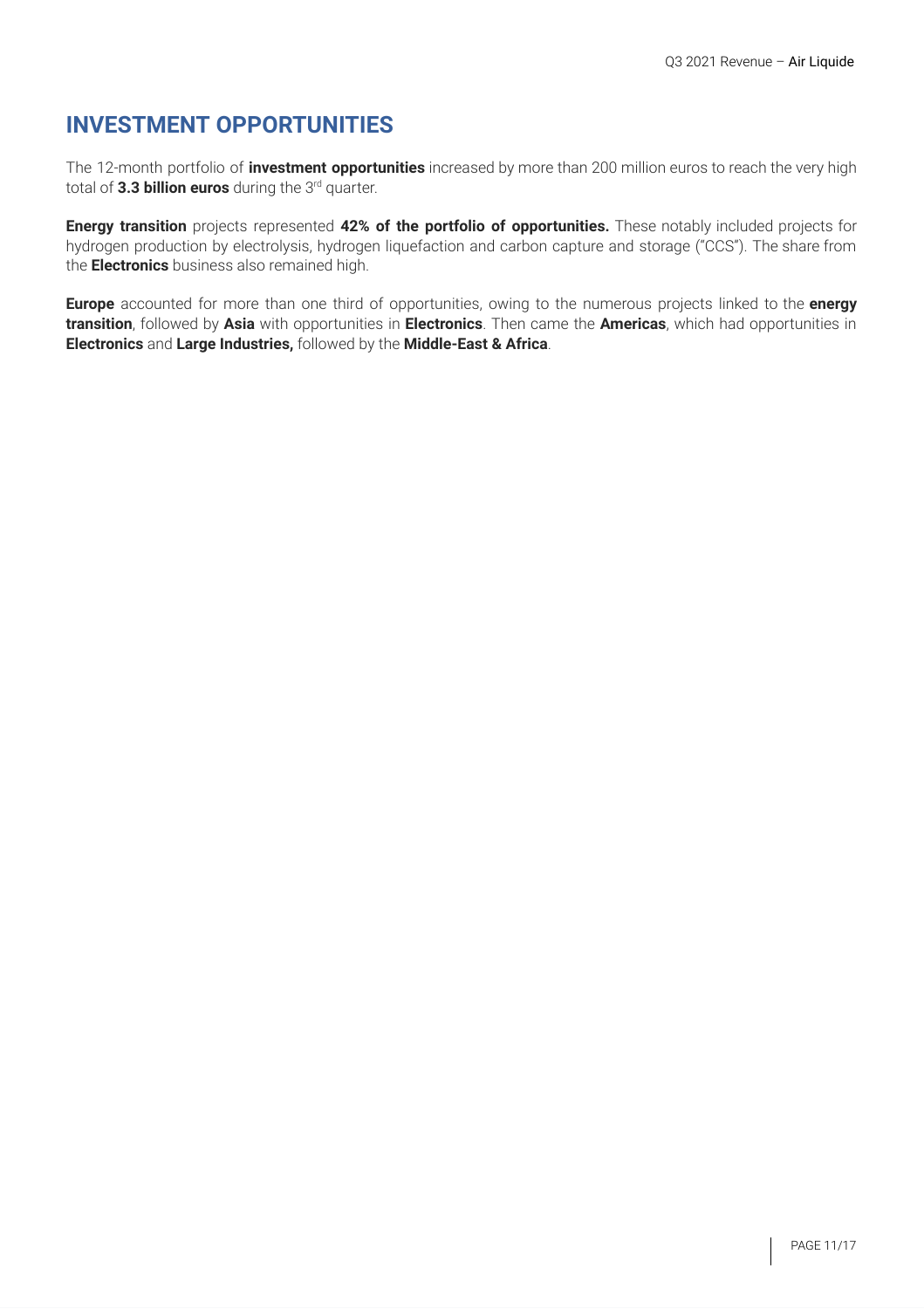# **Operating Performance**

**Efficiencies** amounted to **314 million euros** over the first nine months of the year, a slight increase of **+0.9%** compared with 2020, in line with the annual objective fixed at more than 400 million euros. These efficiencies represent cost savings of 2.9%, to be compared with 2.6% in 2020. **Industrial efficiencies** accounted for a little more than 50% of total efficiencies and were, in particular, the result of **supply chain optimization** projects in the Industrial Merchant and Healthcare business lines, and of **energy efficiency** improvements and **maintenance operation optimizations** in Large Industries. The implementation of **digital tools** aimed at the Group's **transformation** continued, with, in particular, the acceleration of the roll-out of remote operation centers for Large Industries production units (Smart Innovative Operations, SIO) and new optimization tools for delivery routes in Industrial Merchant (Integrated Bulk Operations, IBO). The **shared service centers** are developing and efficiencies related to **procurement** are being pursued.

**Cash flow from operating activities before changes in net working capital** amounted to **3,701 million euros** at the end of September 2021, an increase of +1.4% and of **+4.6% excluding currency impact**. This corresponds to a high level of 22.2% of sales and of **23.4% excluding energy impact**. When including changes in working capital, the **net cash flows from operating activities** increased by +5.1% and **+7.9% excluding currency impact**.

At the end of September 2021, **gross industrial capital expenditure** amounted to **2,180 million euros**, an increase of **+12.8%** compared with 2020. They represented **13.1% of sales**.

Portfolio management was very active during the first 9 months of the year, particularly with the **acquisition of 16 air separation units from Sasol in South Africa**. The Group also finalized 5 divestitures, including its activities in Greece, and carried out several small acquisitions in the Healthcare and Industrial Merchant business lines in North America, Europe and Asia.

Net debt totaled **11,552 million euros**, a strong decrease compared with 12,013 million euros at June 30, 2021, benefiting mainly from high cash flow from operating activities. The **net debt-to-equity ratio**, adjusted for the seasonal effect of the dividend payment, reached **53.6%,** representing a decrease compared with December 31,2020 (55.8%).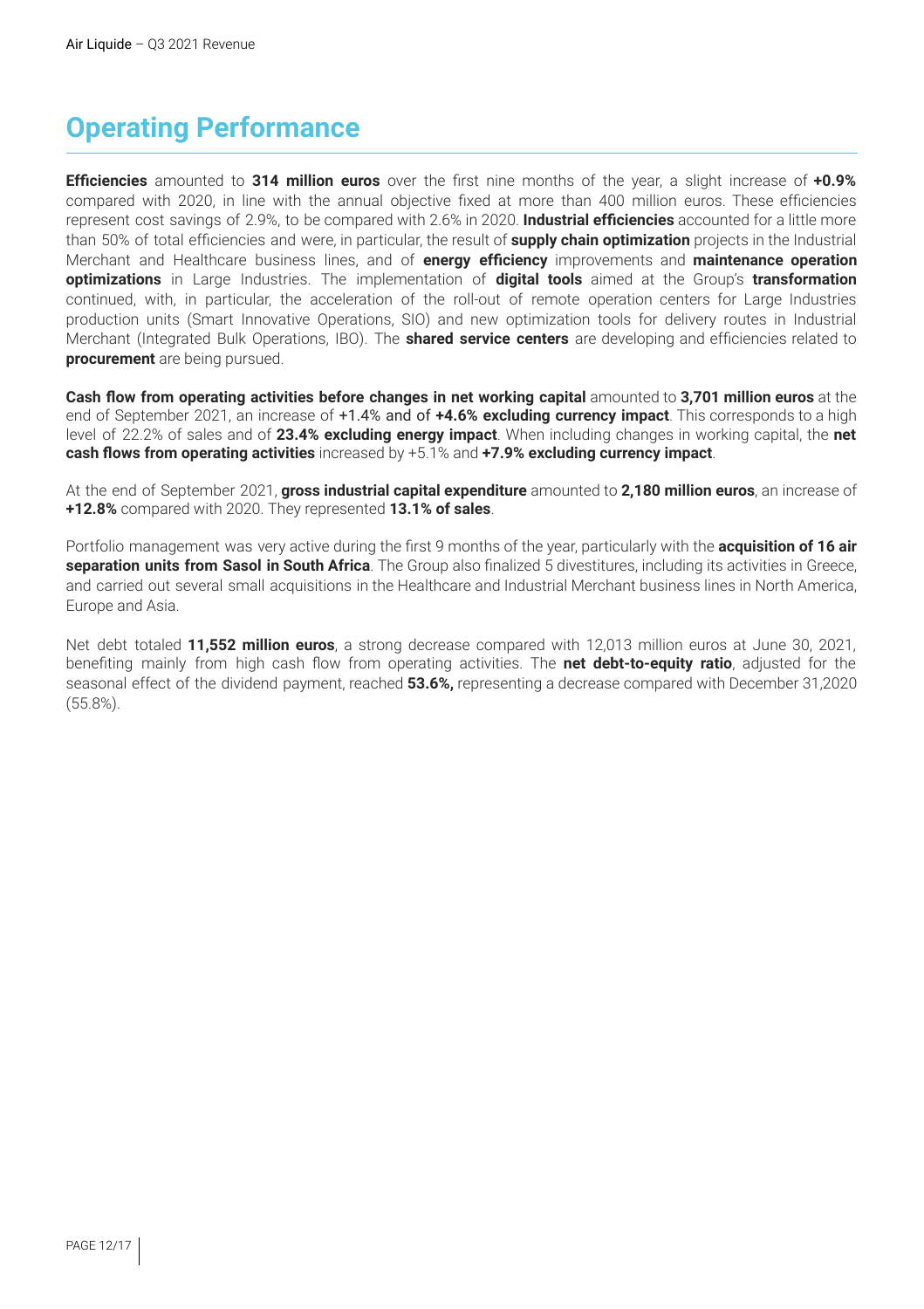## **Outlook**

The third quarter confirms the continued sales growth observed in the first half-year. **All activities are increasing: Gas & Services in all regions of the world**, **Engineering & Construction** and **Global Markets & Technologies**, in a **more favorable market** environment.

Revenue in the third quarter amounted to 5.8 billion euros, i.e. +17.2% as published and **+7.1%** in comparable terms. **This good performance illustrates Group's strong positioning** on its **markets and the robustness of its business model**, in the context of a **strong surge in energy prices**.

Within Gas & Services, which accounts for **96%** of sales, activity is particularly supported by **the momentum of the Electronics** industry, the continued **recovery of the Industrial Merchant** business and the **robustness of Healthcare activities. Mobilization of teams** continued this quarter in fighting the pandemic in several regions of the world, particularly in the supply of **medical oxygen**. Geographically, **activity levels are particularly strong in the Americas and Europe**, and more contrasted in Asia.

The Group continues its momentum of **improving its operating margin**, driven by **operational efficiencies of 314 million euros** over the first nine months, in line with the annual target of more than 400 million euros, and **active price management** taking into account the inflationary context. **Cash flow** remains high **above 23% of sales excluding energy impact**.

12-month **investment opportunities** are **increasing, now reaching 3.3 billion euros**, with more than 40% related to the energy transition. In this context, the Group approved **investments** of nearly **900 million euros** this quarter, notably in Large Industries and Electronics. **One third of industrial investment decisions will contribute to the energy transition**. The robust and diversified **investment backlog**, currently running at **3.1 billion euros**, is particularly promising for future growth.

True to its **growth model combining financial performance and societal performance**, Air Liquide has multiple **initiatives** this quarter to promote **hydrogen** as a key solution to fight global warming.

In 2021, Air Liquide is confident in its ability to further increase its operating margin and to deliver recurring net **profit growth at constant exchange rates. 3**

<sup>&</sup>lt;sup>3</sup>Excluding exceptional and significant items that have no impact on the operating income recurring. Excluding the impact of a possible US tax reform in 2021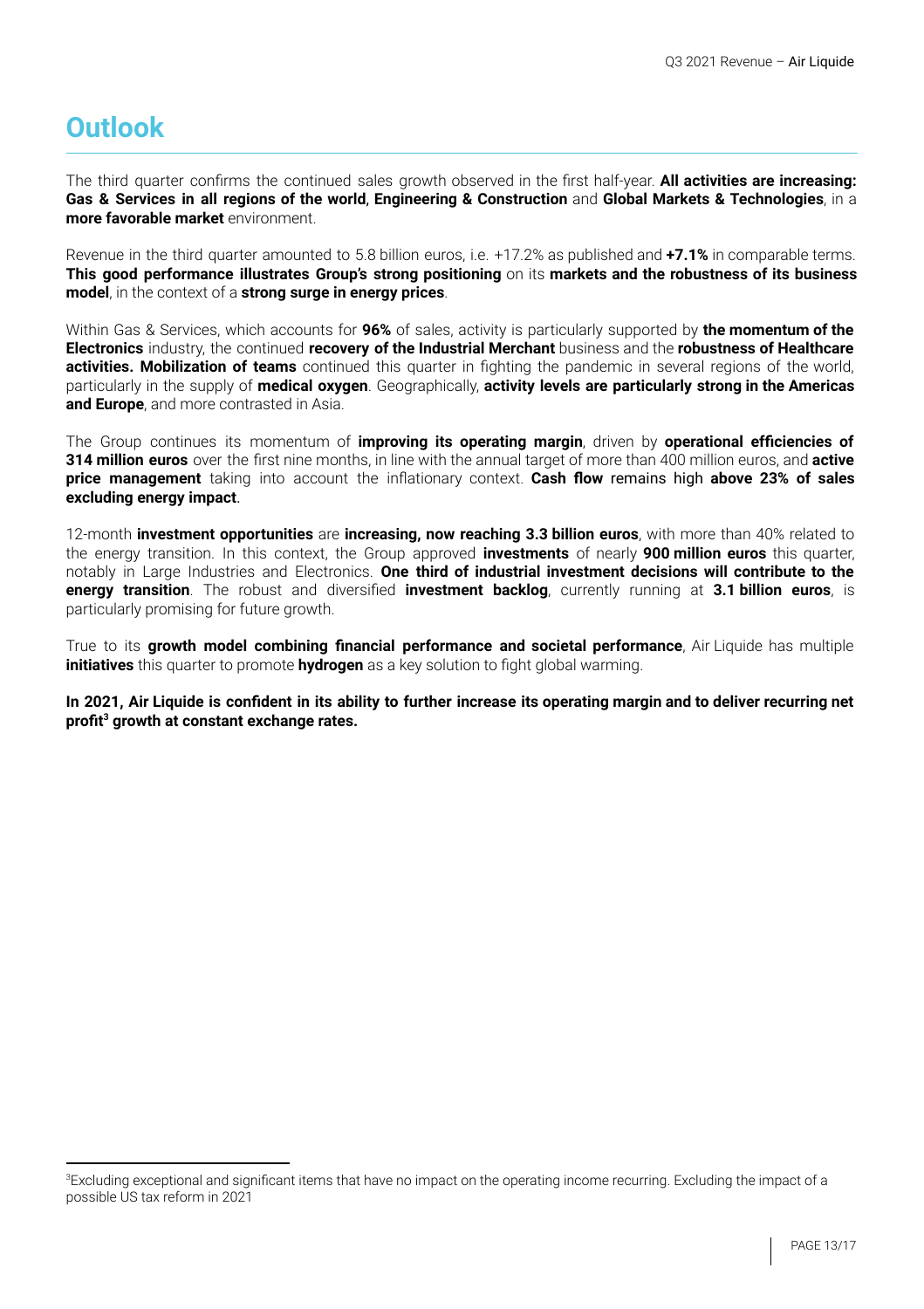## **Appendices - Performance indicators**

Performance indicators used by the Group that are not directly defined in the financial statements have been prepared in accordance with the AMF position 2015-12 about alternative performance measures.

The performance indicators are the following:

- Currency, energy and significant scope impacts
- Comparable sales change
- **Efficiencies**

#### **DEFINITION OF CURRENCY, ENERGY AND SIGNIFICANT SCOPE IMPACTS**

Since industrial and medical gases are rarely exported, the impact of currency fluctuations on activity levels and results is limited to euro translation impacts with respect to the financial statements of subsidiaries located outside the euro zone. **The currency effect** is calculated based on the aggregates for the period converted at the exchange rate for the previous period.

In addition, the Group passes on variations in the cost of energy (electricity and natural gas) to its customers via indexed invoicing integrated into their medium and long-term contracts. This indexing can lead to significant variations in sales (mainly in the Large Industries Business Line) from one period to another depending on fluctuations in prices on the energy market.

**An energy impact** is calculated based on the sales of each of the main subsidiaries in Large Industries. Their consolidation allows the determination of the energy impact for the Group as a whole. The foreign exchange rate used is the average annual exchange rate for the year N-1. Thus, at the subsidiary level, the following formula provides the energy impact, calculated for natural gas and electricity respectively:

Energy impact =

Share of sales indexed to energy year (N-1) x (Average energy price in year (N) - Average energy price in year (N-1))

This indexation effect of electricity and natural gas does not impact the operating income recurring.

**The significant scope effect** corresponds to the impact on sales of all acquisitions or disposals of a significant size for the Group. These changes in scope of consolidation are determined:

- for acquisitions during the period, by deducting from the aggregates for the period the contribution of the acquisition,
- for acquisitions during the previous period, by deducting from the aggregates for the period the contribution of the acquisition between January 1 of the current period and the anniversary date of the acquisition,
- for disposals during the period, by deducting from the aggregates for the previous period the contribution of the disposed entity as of the anniversary date of the disposal,
- for disposals during the previous period, by deducting from the aggregates for the previous period the contribution of the disposed entity.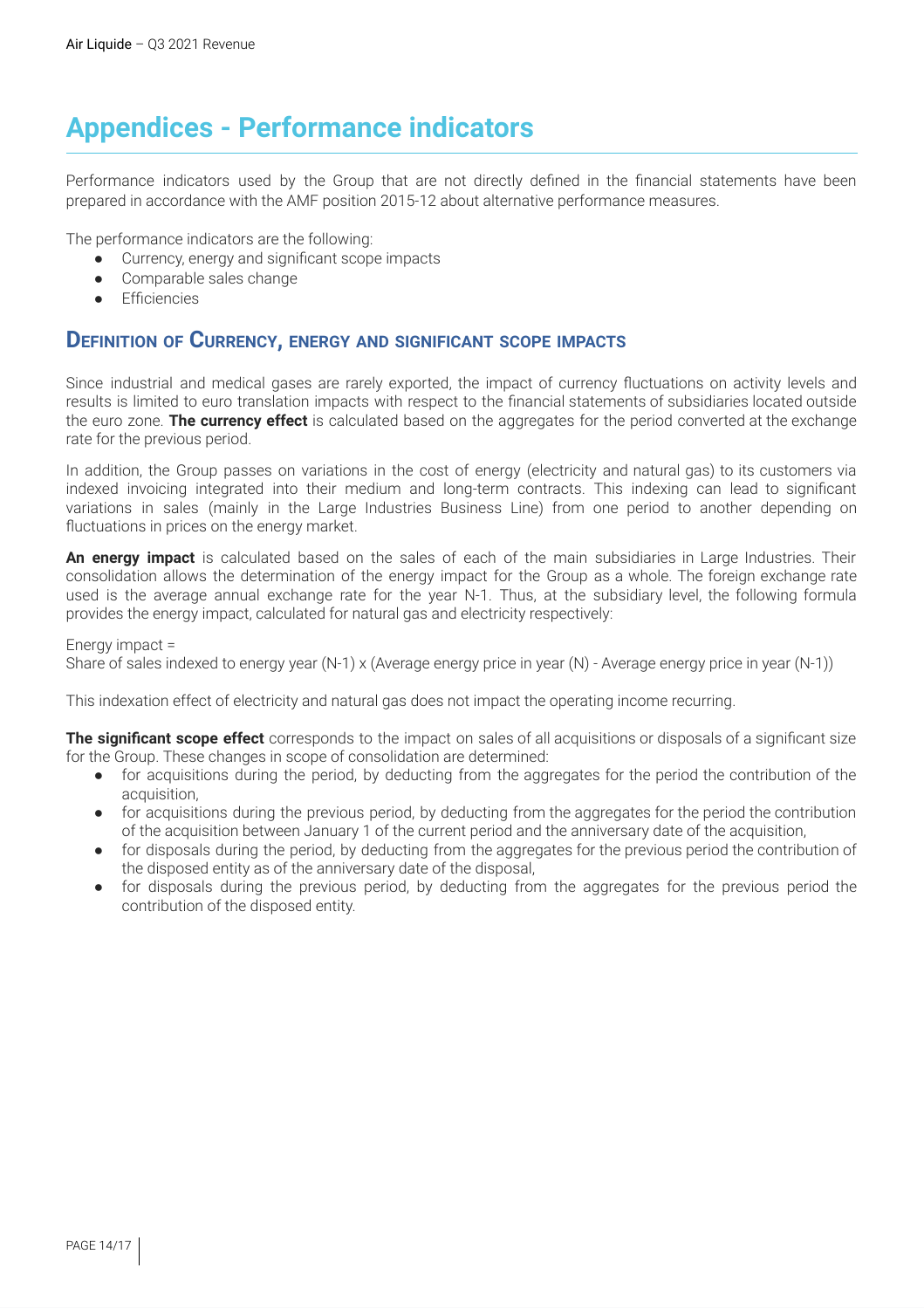### **COMPARABLE SALES CHANGE**

Comparable changes for sales **excludes the currency, energy and significant scope impacts** described above.

For the 3<sup>rd</sup> quarter 2021 the calculations are the following:

| (in millions of euros) | 03 2021 | Q3 2021/2020<br><b>Published</b><br>Growth | <b>Currency</b><br>impact | Natural gas<br>impact | <b>Electricity</b><br>impact | <b>Significant</b><br>scope<br>impact | 03 2021/2020<br>Comparable<br>Growth |
|------------------------|---------|--------------------------------------------|---------------------------|-----------------------|------------------------------|---------------------------------------|--------------------------------------|
| Revenue                |         |                                            |                           |                       |                              |                                       |                                      |
| Group                  | 5.834   | $+17.2%$                                   | 24                        | 342                   | 99                           | 34                                    | $+7.1%$                              |
| Impacts in %           |         |                                            | $+0.5%$                   | $+6.9%$               | $+2.0%$                      | $+0.7%$                               |                                      |
| Gas & Services         | 5.585   | $+16.9%$                                   | 22                        | 342                   | 99                           | 34                                    | $+6.5%$                              |
| Impacts in %           |         |                                            | $+0.4%$                   | $+7.2%$               | $+2.1%$                      | $+0.7%$                               |                                      |

| (in millions of euros) | <b>YTD</b><br>2021 | <b>YTD 2021/2020</b><br><b>Published Growth</b> | <b>Currency</b><br>impact | <b>Natural</b><br>gas impact | <b>Electricity</b><br>impact | <b>Significant</b><br>scope<br>impact | <b>YTD 2021/2020</b><br>Comparable<br>Growth |
|------------------------|--------------------|-------------------------------------------------|---------------------------|------------------------------|------------------------------|---------------------------------------|----------------------------------------------|
| Revenue                |                    |                                                 |                           |                              |                              |                                       |                                              |
| Group                  | 16.680             | $+9.4%$                                         | (474)                     | 646                          | 213                          | (237)                                 | $+8.5%$                                      |
| Impacts in %           |                    |                                                 | $-3.1%$                   | $+4.3%$                      | $+1.4%$                      | $-1.7%$                               |                                              |
| Gas & Services         | 15.935             | $+8.4%$                                         | (464)                     | 646                          | 213                          | (237)                                 | $+7.5%$                                      |
| Impacts in %           |                    |                                                 | $-3.2%$                   | $+4.4%$                      | $+1.5%$                      | $-1.8%$                               |                                              |

### **EFFICIENCIES**

**Efficiencies** represent a sustainable cost reduction resulting from an action plan on a specific project. Efficiencies are identified and managed on a per project basis. Each project is followed by a team composed in alignment with the nature of the project (purchasing, operations, human resources...).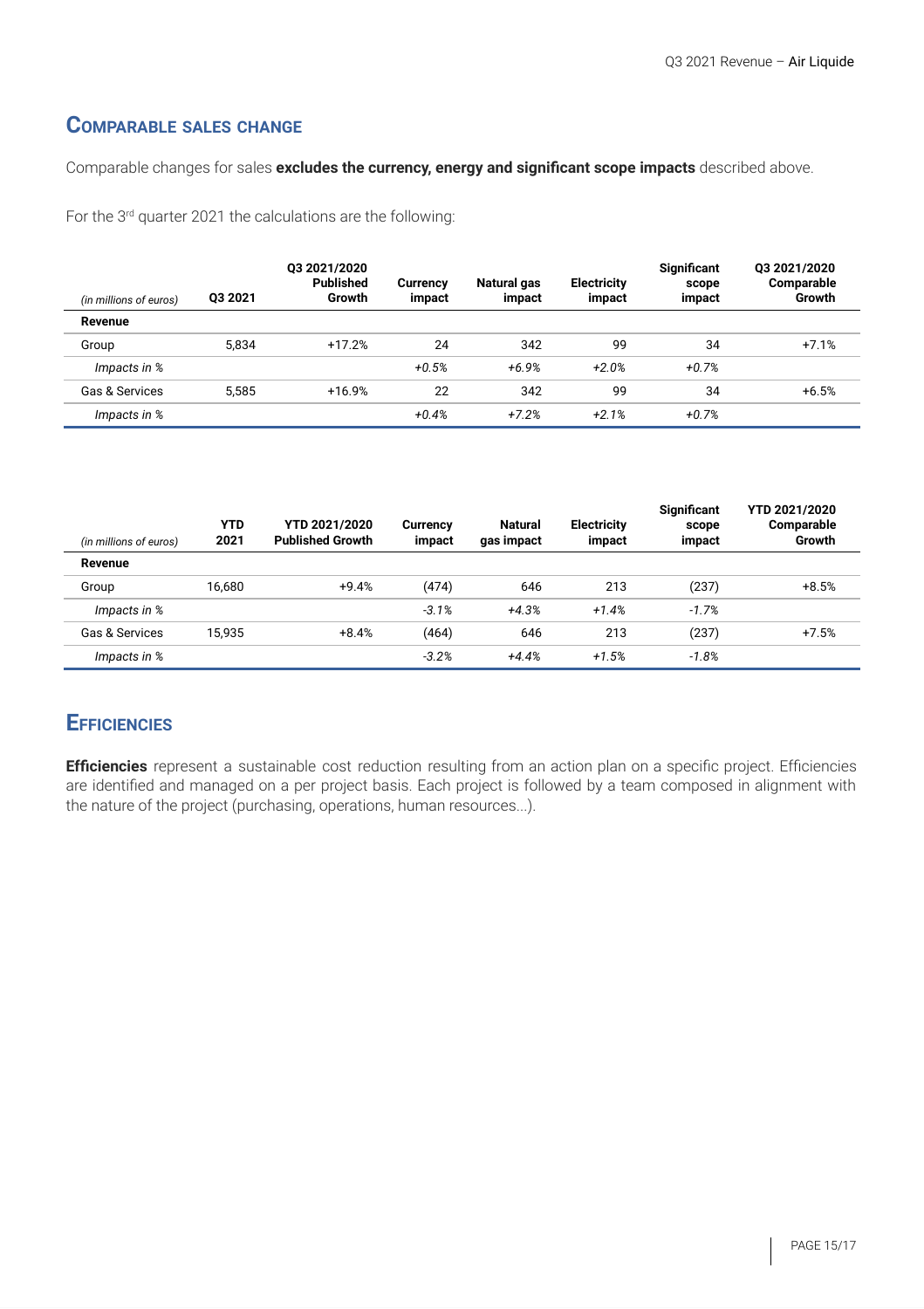## **Year to date revenue**

## **BY GEOGRAPHY**

| Revenue<br>(in millions of euros)        | <b>YTD 2020</b> | <b>YTD 2021</b> | <b>YTD</b><br><b>Published</b><br>change | <b>YTD</b><br>Comparable<br>change |
|------------------------------------------|-----------------|-----------------|------------------------------------------|------------------------------------|
| Americas                                 | 5,891           | 6,203           | $+5.3%$                                  | $+7.6%$                            |
| Europe                                   | 5,055           | 5,695           | $+12.6%$                                 | $+6.9%$                            |
| Asia-Pacific                             | 3,337           | 3,523           | $+5.6%$                                  | $+7.1%$                            |
| Middle East & Africa                     | 414             | 514             | $+24.5%$                                 | $+15.9%$                           |
| <b>GAS &amp; SERVICES REVENUE</b>        | 14,697          | 15,935          | $+8.4%$                                  | $+7.5%$                            |
| <b>Engineering &amp; Construction</b>    | 164             | 250             | $+52.8%$                                 | $+54.7%$                           |
| <b>Global Markets &amp; Technologies</b> | 392             | 495             | $+26.2%$                                 | $+27.9%$                           |
| <b>GROUP REVENUE</b>                     | 15,253          | 16,680          | $+9.4%$                                  | $+8.5%$                            |

## **BY BUSINESS LINE**

| Revenue<br>(in millions of euros) | <b>YTD 2020</b> | <b>YTD 2021</b> | YTD<br><b>Published</b><br>change | YTD<br>Comparable<br>change |
|-----------------------------------|-----------------|-----------------|-----------------------------------|-----------------------------|
| Large Industries                  | 3,642           | 4,659           | $+27.9%$                          | $+6.0%$                     |
| Industrial Merchant               | 6.726           | 6.979           | $+3.7%$                           | $+8.2%$                     |
| Healthcare                        | 2,825           | 2.756           | $-2.5%$                           | $+8.3%$                     |
| Electronics                       | 1,504           | 1.541           | $+2.5%$                           | $+6.6%$                     |
| <b>GAS &amp; SERVICES REVENUE</b> | 14,697          | 15,935          | $+8.4%$                           | $+7.5%$                     |